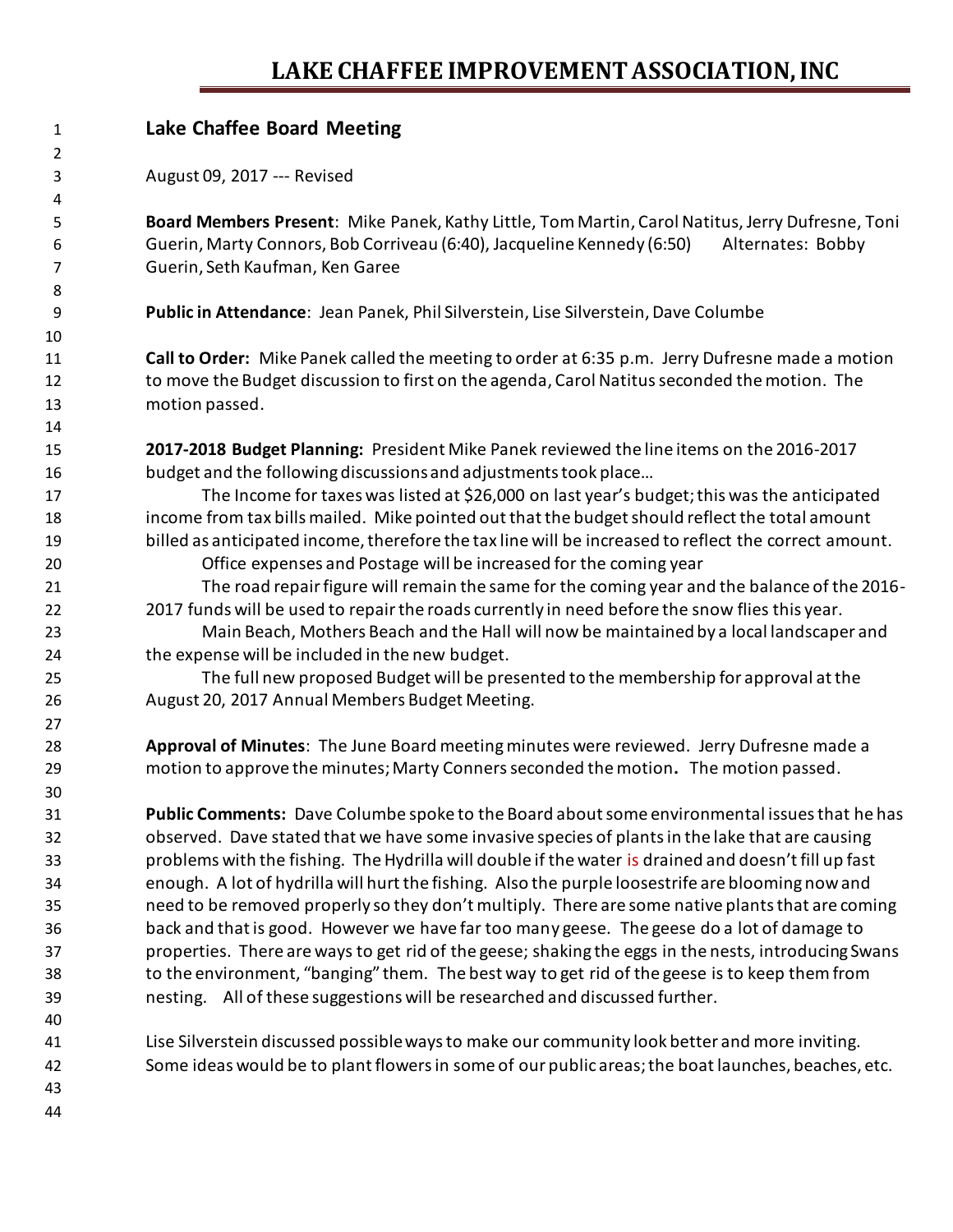### **LAKE CHAFFEE IMPROVEMENT ASSOCIATION, INC**

 **Approval of Treasurer's Report**: Jacqueline Kennedy presented the treasurer's report. Bob Corriveau made a motion, seconded by Marty Conners to accept the treasurer's report. The motion passed.

 **Remarks by President**: Mike let us know that he hired a local landscaper to rototill the sand at the Main Beach. He also spoke to the landscaper about maintaining the Main Beach, Mother's Beach and Hall property. The board discussed the proposal and agreed that the landscaper should be hired for the balance of the growing season. Additionally Mike will speak to him about the repairs needed at Mothers Beach.

#### **Correspondence:**

- (1) Mike was contacted by a resident on Circle Drive regarding a branch that had fallen into the road. Mike discussed with Tom Martin and Tom removed the branch.
- (2) Mike received a phone call from Dave Columbe because the beach raft floated away from the beach and ended up at Dave's waterfront and hit his boat. Mike and Jerry Dufresne both spoke with Dave at different times and Dave agreed that there was minimal damage to his boat and he would not ask for restitution. Tom agreed to retrieve the raft from Dave's place and put proper anchors on it and return it to the main beach.

### **Chairperson's Reports:**

- **Boat Launch**: Jerry Dufresne reported that the boat launch was just mowed and he cleaned out the muck and weeds from the waterfront and will continue to do so. Jerry noted that there is water coming onto the property from the road during rainstorms; Jerry will take care of it. Jerry agreed to continue as Boat Launch and Boat Dock Chairman for the coming year.
- **Boat Dock:** Nothing new to report
- **Constable**: No problems have been reported.
- **Dam**: The trees have been removed. Someone will need to maintain the property now to ensure we keep the area clear.
- **Environmental Chairperson**: Ralph Sherman was not present, however he submitted a written report which is attached to the minutes.
- **Fund Raising:** Kathy Little reported that the Poker Run in July brought in \$120 for LCIA and \$120 for the winner; Nicolas Marciano. Additionally, a 50/50 raffle was held and brought in \$65 in ticket sales. The winner, Mike Panek, won \$32.50. Mike donated \$12.50 back to LCIA, making the total for LCIA \$45.00 The total fund Raising from the Poker Run was \$165.00. Kathy resigned as Fund Raising Chairperson; Phil Silverstein agreed to take on the position.
- **Hall:** Kathy Little reported that the Hall was rented in June but there was an issue during the rental period. The holding tank was not pumped before the event and the toilets backed up before the end of the rental. Kathy asked the Board to authorize the rebate of the full rental amount. The Board agreed. Kathy will mail a check with an apology letter to the renter. We currently are in need of a Hall Chairman.
- **Main Beach and Mothers Beach:** We are currently in need of a Beach Chairperson.
- **Road Chairperson:** Mike has taken a tour of the lake roads and identified some that are in need of repair. Mike has brought a map of the lake roads and asked each Board member to identify anywhere on the lake roads where a pothole or other issue exists. Local companies will be contacted to make the repairs. We are currently in need of a Road Chairperson.